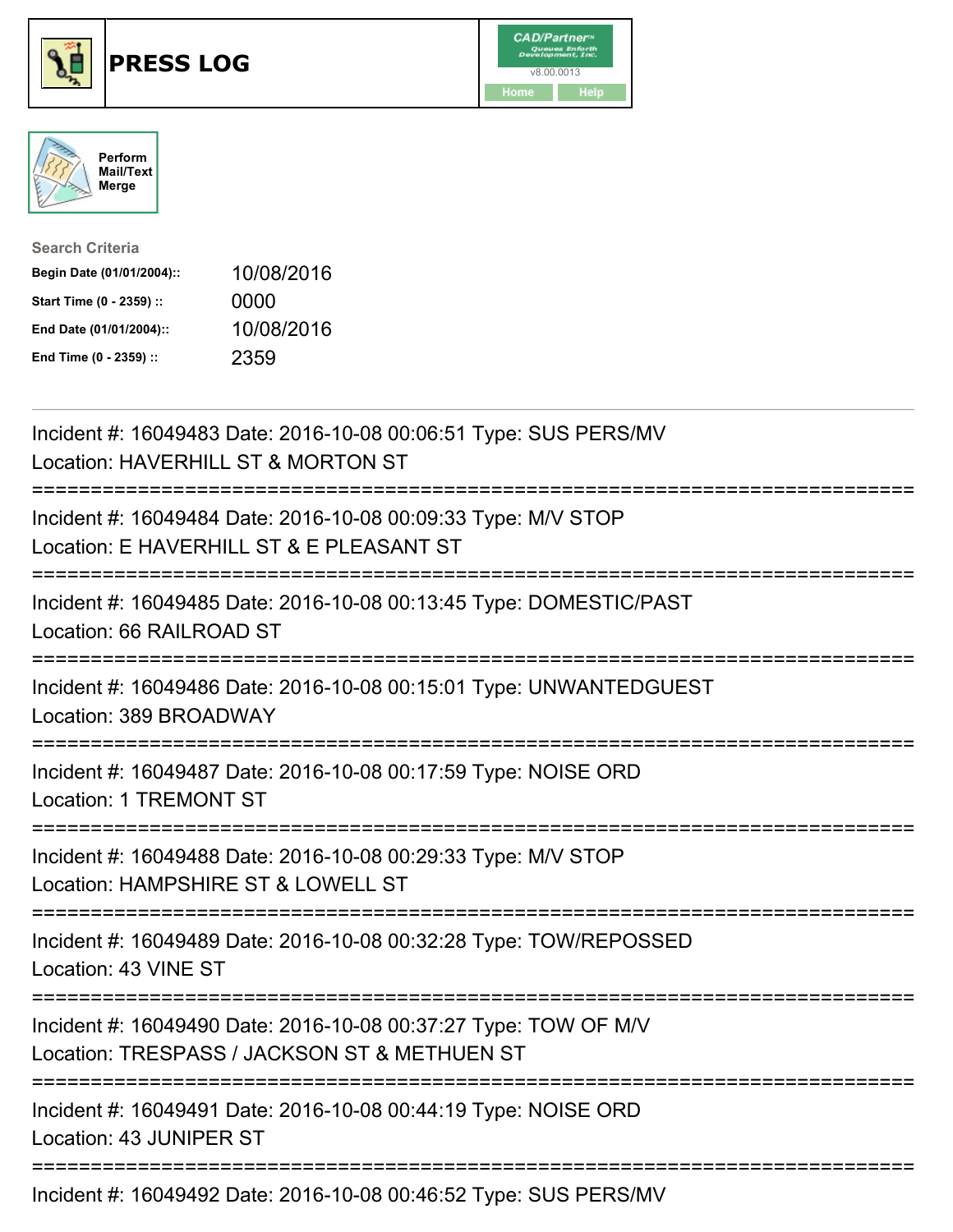| Location: 1 FULTON ST                                                                                                                                |
|------------------------------------------------------------------------------------------------------------------------------------------------------|
| Incident #: 16049493 Date: 2016-10-08 00:54:31 Type: FIGHT<br><b>Location: THORNTON AV</b>                                                           |
| Incident #: 16049494 Date: 2016-10-08 01:10:27 Type: AUTO ACC/PI<br>Location: CARLEENS COFFEE SHOPPE / 209 S BROADWAY                                |
| Incident #: 16049496 Date: 2016-10-08 01:13:54 Type: 911 HANG UP<br>Location: 7-11 / LOWELL                                                          |
| Incident #: 16049495 Date: 2016-10-08 01:14:00 Type: DISTURBANCE<br>Location: SEVEN ELEVEN / 99 HAMPSHIRE ST<br>==================================== |
| Incident #: 16049497 Date: 2016-10-08 01:25:15 Type: TOW OF M/V<br>Location: TRESPASS / JACKSON ST & METHUEN ST                                      |
| Incident #: 16049498 Date: 2016-10-08 01:28:39 Type: HIT & RUN M/V<br>Location: 5 CAMPO SECO ST                                                      |
| Incident #: 16049499 Date: 2016-10-08 01:29:17 Type: NOISE ORD<br>Location: 477 HAVERHILL ST FL 1<br>--------------------                            |
| Incident #: 16049500 Date: 2016-10-08 01:35:51 Type: FIGHT<br>Location: 158 WATER ST                                                                 |
| Incident #: 16049501 Date: 2016-10-08 01:38:44 Type: UNWANTEDGUEST<br>Location: 211 OSGOOD ST #1                                                     |
| Incident #: 16049502 Date: 2016-10-08 01:39:11 Type: TOW/REPOSSED<br>Location: 345 HAVERHILL ST #1C                                                  |
| Incident #: 16049503 Date: 2016-10-08 01:47:29 Type: ALARMS<br>Location: DUNKIN DONUTS / 226 WINTHROP AV                                             |
| Incident #: 16049504 Date: 2016-10-08 01:49:43 Type: M/V STOP<br>Location: FLORAL ST & LOWELL ST                                                     |
| Incident #: 16049505 Date: 2016-10-08 01:59:06 Type: MAN DOWN<br>Location: KELLEYS FURNITURE / BROADWAY & WATER ST                                   |
| Incident #: 16049507 Date: 2016-10-08 02:02:45 Type: BUILDING CHK                                                                                    |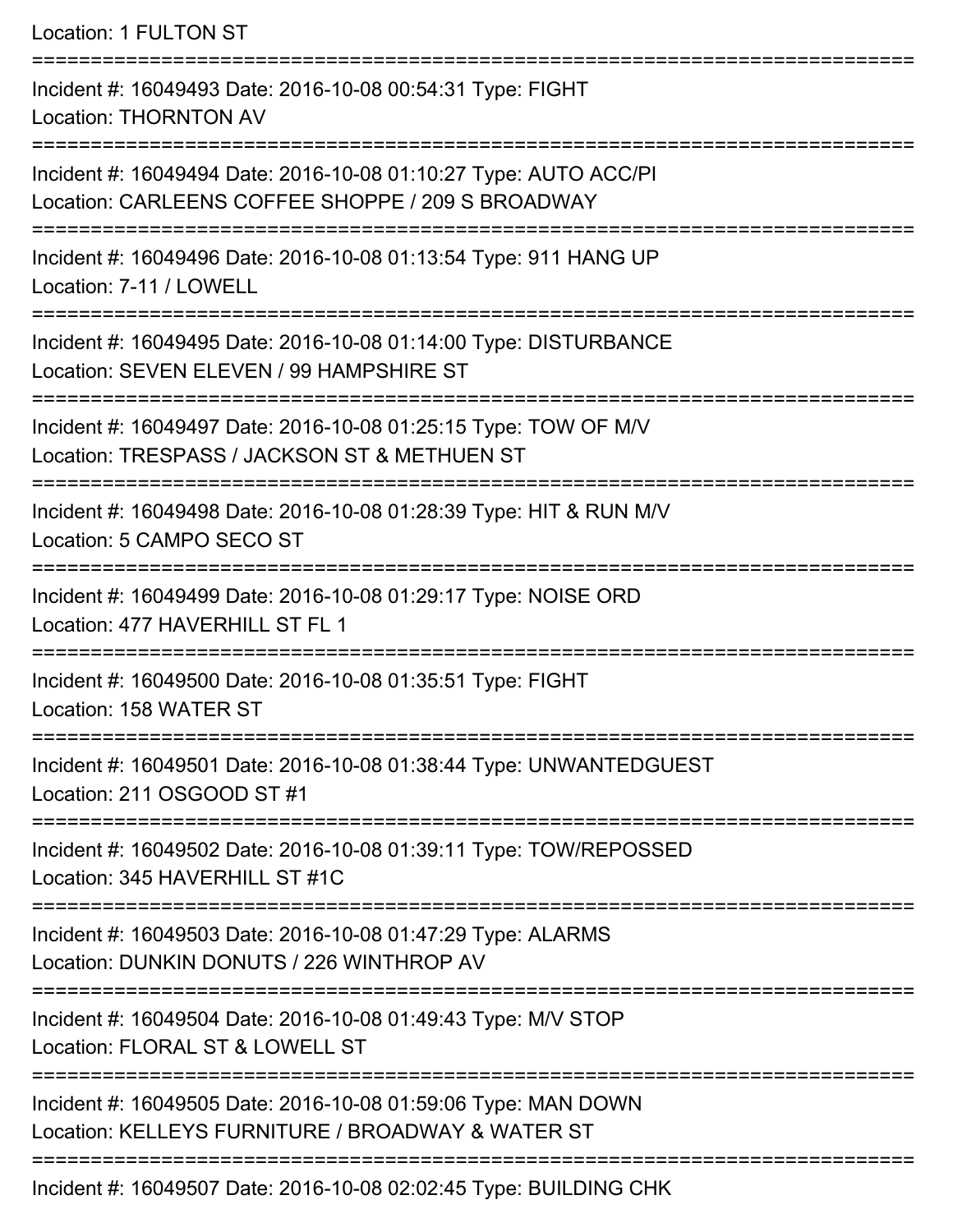| Incident #: 16049506 Date: 2016-10-08 02:03:41 Type: FIGHT<br>Location: CENTRO NIGHTCLUB / 60 COMMON ST            |
|--------------------------------------------------------------------------------------------------------------------|
| Incident #: 16049508 Date: 2016-10-08 02:09:53 Type: LOCKOUT<br>Location: LHA / 353 ELM ST                         |
| Incident #: 16049509 Date: 2016-10-08 02:11:26 Type: CRUISER ACCID<br>Location: TRIPOLI BAKERY INC / 106 COMMON ST |
| Incident #: 16049510 Date: 2016-10-08 02:21:28 Type: AUTO ACC/NO PI<br>Location: RENES CARWASH / 61 ESSEX ST       |
| Incident #: 16049511 Date: 2016-10-08 02:29:18 Type: M/V STOP<br>Location: COMMON ST & NEWBURY ST                  |
| Incident #: 16049512 Date: 2016-10-08 02:32:41 Type: M/V STOP<br>Location: HAVERHILL ST & NEWBURY ST               |
| Incident #: 16049513 Date: 2016-10-08 02:36:16 Type: M/V STOP<br>Location: HAVERHILL ST & JACKSON ST               |
| Incident #: 16049514 Date: 2016-10-08 02:37:18 Type: HIT & RUN M/V<br>Location: 39 MYRTLE ST                       |
| Incident #: 16049515 Date: 2016-10-08 02:38:36 Type: E911 HANGUP<br>Location: 7 CLINTON CT                         |
| Incident #: 16049516 Date: 2016-10-08 02:43:32 Type: TOW/REPOSSED<br>Location: 20 KNOX ST                          |
| Incident #: 16049517 Date: 2016-10-08 02:45:59 Type: DISTURBANCE<br>Location: SAM'S FOOD STORE / 389 BROADWAY      |
| Incident #: 16049519 Date: 2016-10-08 02:49:58 Type: NOISE ORD<br>Location: 470 BROADWAY                           |
| Incident #: 16049518 Date: 2016-10-08 02:50:14 Type: DISORDERLY<br>Location: 101 HOWARD ST                         |
| Incident #: 16049520 Date: 2016-10-08 02:52:51 Type: M/V STOP                                                      |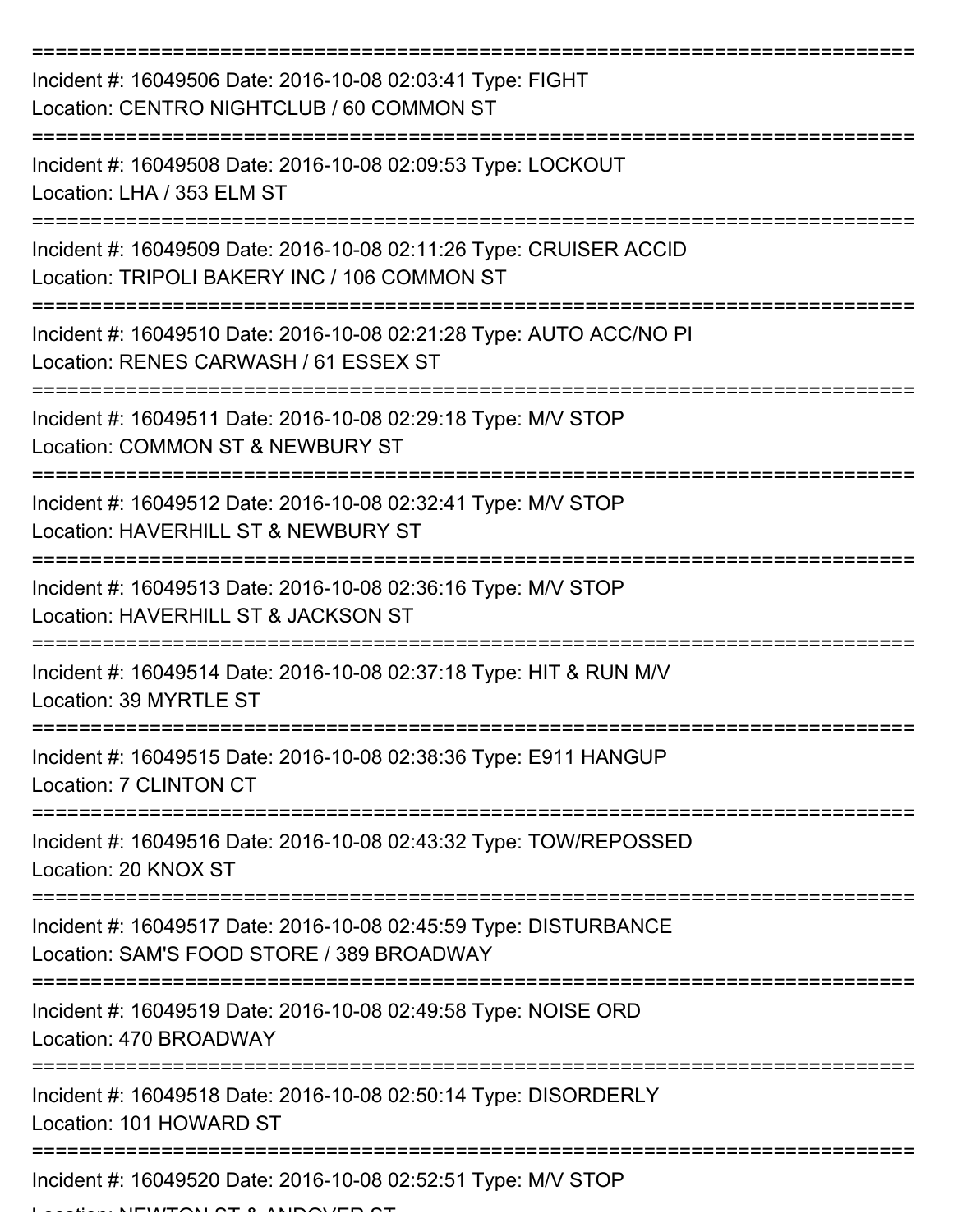| Incident #: 16049521 Date: 2016-10-08 02:54:30 Type: MISSING PERS<br>Location: 252 PROSPECT ST         |
|--------------------------------------------------------------------------------------------------------|
| Incident #: 16049522 Date: 2016-10-08 02:54:57 Type: HIT & RUN M/V<br>Location: COMMON ST & NEWBURY ST |
| Incident #: 16049524 Date: 2016-10-08 03:10:40 Type: HIT & RUN M/V<br>Location: 457 HAVERHILL ST       |
| Incident #: 16049523 Date: 2016-10-08 03:12:12 Type: BUILDING CHK<br>Location: 703 HAVERHILL ST        |
| Incident #: 16049525 Date: 2016-10-08 03:15:48 Type: M/V STOP<br>Location: ANDOVER ST & BEACON ST      |
| Incident #: 16049526 Date: 2016-10-08 03:21:59 Type: BUILDING CHK<br>Location: 85 BAY STATE RD         |
| Incident #: 16049527 Date: 2016-10-08 03:26:31 Type: M/V STOP<br>Location: 415 HAVERHILL ST            |
| Incident #: 16049528 Date: 2016-10-08 03:42:21 Type: DISTURBANCE<br>Location: 351 HAMPSHIRE ST FL 2    |
| Incident #: 16049529 Date: 2016-10-08 03:43:08 Type: NOISE ORD<br>Location: 393 LOWELL ST              |
| Incident #: 16049530 Date: 2016-10-08 03:53:46 Type: NEIGHBOR PROB<br>Location: 248 BROADWAY #218      |
| Incident #: 16049531 Date: 2016-10-08 03:57:35 Type: BUILDING CHK<br>Location: 252 WATER ST            |
| Incident #: 16049532 Date: 2016-10-08 03:57:40 Type: BUILDING CHK<br>Location: 80 WINTHROP AVE         |
| Incident #: 16049533 Date: 2016-10-08 04:25:26 Type: DISTURBANCE<br>Location: 51 SWAN ST               |
| Incident #: 16049534 Date: 2016-10-08 04:33:57 Type: MAL DAMAGE                                        |

Location: 10 DODCHESTED ST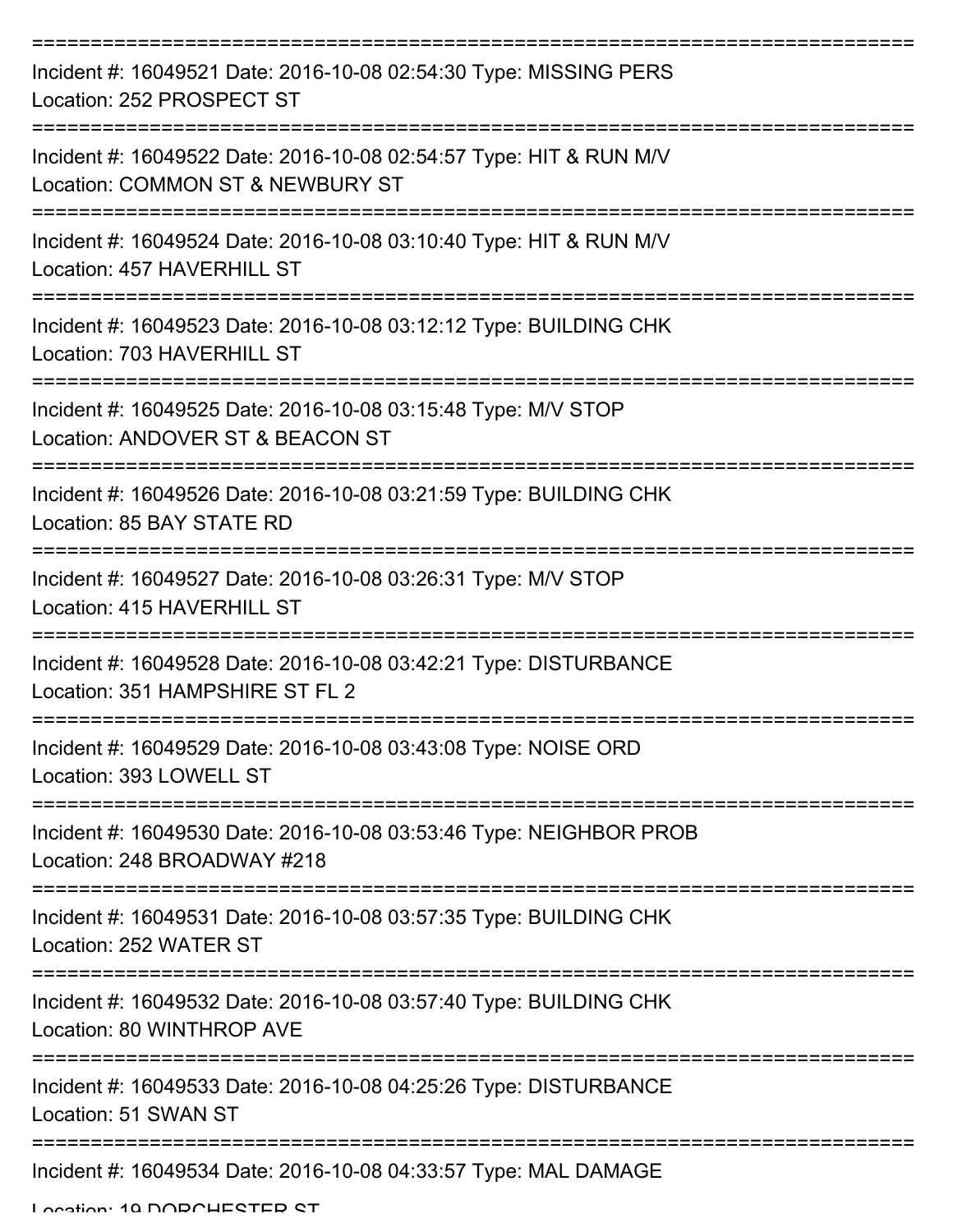| Incident #: 16049535 Date: 2016-10-08 05:12:49 Type: BUILDING CHK<br>Location: 25 MARSTON ST                               |
|----------------------------------------------------------------------------------------------------------------------------|
| Incident #: 16049536 Date: 2016-10-08 05:15:19 Type: M/V STOP<br>Location: ESSEX ST & UNION ST                             |
| Incident #: 16049537 Date: 2016-10-08 05:17:36 Type: M/V STOP<br>Location: COMMON ST & UNION ST                            |
| Incident #: 16049538 Date: 2016-10-08 05:19:15 Type: SUS PERS/MV<br>Location: MCDONALDS / 50 BROADWAY                      |
| Incident #: 16049539 Date: 2016-10-08 06:04:00 Type: AUTO ACC/NO PI<br>Location: CANAL ST & LAWRENCE ST<br>:============== |
| Incident #: 16049540 Date: 2016-10-08 06:36:42 Type: UNWANTEDGUEST<br><b>Location: 32 LAWRENCE ST</b>                      |
| Incident #: 16049541 Date: 2016-10-08 06:43:36 Type: DOMESTIC/PROG<br>Location: 1 BROOKFIELD ST                            |
| Incident #: 16049542 Date: 2016-10-08 06:48:17 Type: UNWANTEDGUEST<br>Location: SAM'S FOOD STORE / 389 BROADWAY            |
| Incident #: 16049543 Date: 2016-10-08 06:56:40 Type: ALARMS<br>Location: ALICE PETERS RESD. / 152 HIGH ST                  |
| Incident #: 16049544 Date: 2016-10-08 07:46:30 Type: M/V STOP<br>Location: ANDOVER ST & S UNION ST                         |
| Incident #: 16049545 Date: 2016-10-08 08:29:43 Type: M/V STOP<br>Location: BROADWAY & LOWELL ST                            |
| Incident #: 16049546 Date: 2016-10-08 08:32:02 Type: M/V STOP<br>Location: BROADWAY & LOWELL ST                            |
| Incident #: 16049547 Date: 2016-10-08 09:07:36 Type: DISABLED MV<br><b>Location: 75 MANCHESTER ST</b>                      |
| Incident #: 16049548 Date: 2016-10-08 09:32:44 Type: 209A/SERVE<br>Location: 629 HAVERHILL ST                              |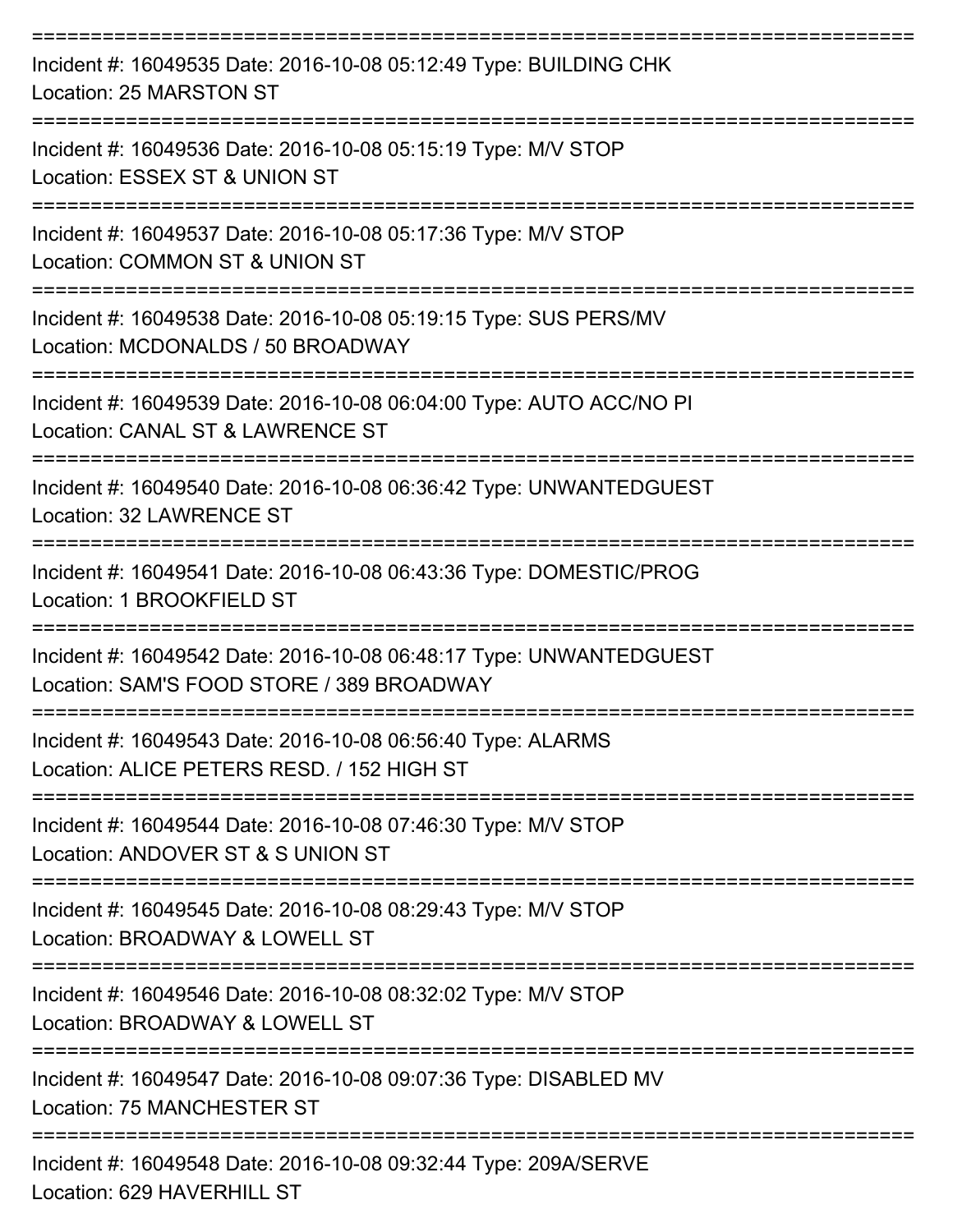| Incident #: 16049549 Date: 2016-10-08 09:37:42 Type: GENERAL SERV<br>Location: 367 LOWELL ST                                                                      |
|-------------------------------------------------------------------------------------------------------------------------------------------------------------------|
| ==================================<br>Incident #: 16049550 Date: 2016-10-08 09:40:44 Type: MEDIC SUPPORT<br>Location: 35 BERKELEY ST #A                           |
| Incident #: 16049551 Date: 2016-10-08 09:45:08 Type: ABAND MV<br><b>Location: 5 JENNINGS ST</b><br>==================================<br>======================== |
| Incident #: 16049552 Date: 2016-10-08 09:51:34 Type: PARK & WALK<br>Location: BRADFORD ST & BROADWAY                                                              |
| Incident #: 16049553 Date: 2016-10-08 09:59:24 Type: M/V STOP<br>Location: BROADWAY & LOWELL ST                                                                   |
| Incident #: 16049554 Date: 2016-10-08 10:05:25 Type: M/V STOP<br>Location: BROADWAY & LOWELL ST                                                                   |
| Incident #: 16049555 Date: 2016-10-08 10:05:41 Type: M/V STOP<br>Location: BROADWAY & LOWELL ST                                                                   |
| Incident #: 16049556 Date: 2016-10-08 10:06:12 Type: INVEST CONT<br>Location: 38 FULTON ST                                                                        |
| Incident #: 16049557 Date: 2016-10-08 10:07:16 Type: M/V STOP<br>Location: BROADWAY & LOWELL ST                                                                   |
| Incident #: 16049559 Date: 2016-10-08 10:08:09 Type: AUTO ACC/UNK PI<br>Location: FERRY ST & MARSTON ST                                                           |
| Incident #: 16049558 Date: 2016-10-08 10:08:22 Type: M/V STOP<br>Location: BROADWAY & LOWELL ST                                                                   |
| :====================<br>Incident #: 16049560 Date: 2016-10-08 10:09:01 Type: M/V STOP<br>Location: BROADWAY & LOWELL ST                                          |
| Incident #: 16049561 Date: 2016-10-08 10:11:10 Type: M/V STOP<br>Location: BROADWAY & LOWELL ST                                                                   |
| Incident #: 16049562 Date: 2016-10-08 10:13:51 Type: M/V STOP<br>Location: BROADWAY & LOWELL ST                                                                   |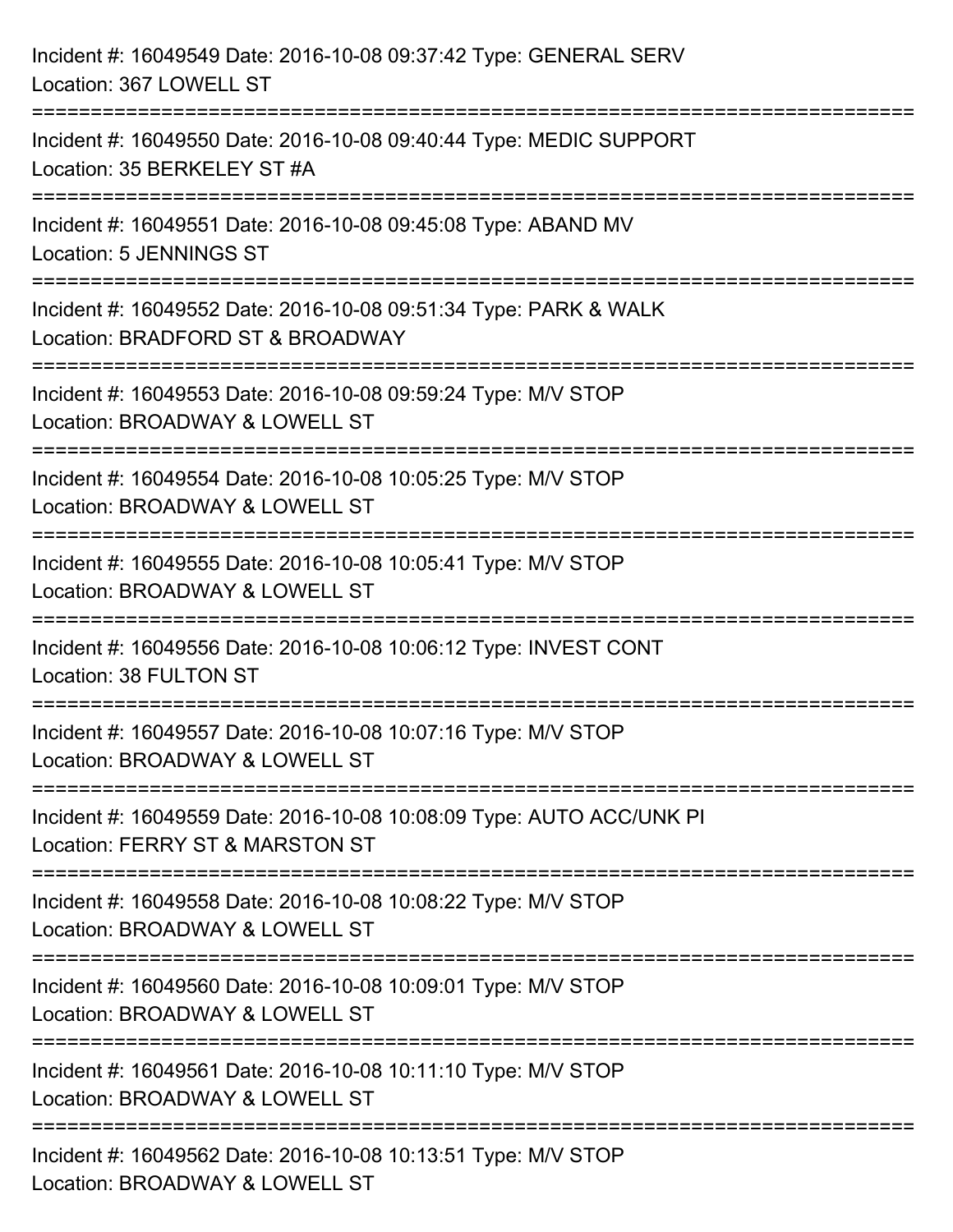| Incident #: 16049563 Date: 2016-10-08 10:18:04 Type: M/V STOP<br>Location: BROADWAY & LOWELL ST                                |
|--------------------------------------------------------------------------------------------------------------------------------|
| Incident #: 16049564 Date: 2016-10-08 10:19:44 Type: 209A/SERVE<br>Location: 63 OSGOOD ST                                      |
| Incident #: 16049565 Date: 2016-10-08 10:21:21 Type: M/V STOP<br>Location: 205 BROADWAY                                        |
| Incident #: 16049566 Date: 2016-10-08 10:22:06 Type: M/V STOP<br>Location: BROADWAY & LOWELL ST                                |
| Incident #: 16049567 Date: 2016-10-08 10:28:34 Type: AUTO ACC/NO PI<br>Location: BROADWAY & CONCORD ST                         |
| Incident #: 16049568 Date: 2016-10-08 10:40:36 Type: DRUG OVERDOSE<br>Location: 75 TREMONT ST                                  |
| Incident #: 16049571 Date: 2016-10-08 10:58:20 Type: STOL/MV/PAS<br>Location: 62 HAVERHILL ST #3                               |
| Incident #: 16049569 Date: 2016-10-08 10:59:24 Type: M/V STOP<br>Location: E HAVERHILL ST & PROSPECT ST                        |
| Incident #: 16049570 Date: 2016-10-08 11:00:03 Type: PARK & WALK<br>Location: S UNION ST & SALEM ST                            |
| Incident #: 16049572 Date: 2016-10-08 11:03:35 Type: UNKNOWN PROB<br>Location: SOUTH LAWRENCE EAST SCHOOL / 165 CRAWFORD ST    |
| Incident #: 16049575 Date: 2016-10-08 11:12:32 Type: KEEP PEACE<br>Location: 137 WARWICK ST #2                                 |
| Incident #: 16049573 Date: 2016-10-08 11:12:41 Type: 209A/SERVE<br>Location: 353 ELM ST #401                                   |
| ======================<br>Incident #: 16049574 Date: 2016-10-08 11:12:54 Type: DOMESTIC/PROG<br>Location: 133 HAVERHILL ST #1B |
| Incident #: 16049576 Date: 2016-10-08 11:19:57 Type: UNKNOWN PROB<br>Location: 82 BUTLER ST                                    |

===========================================================================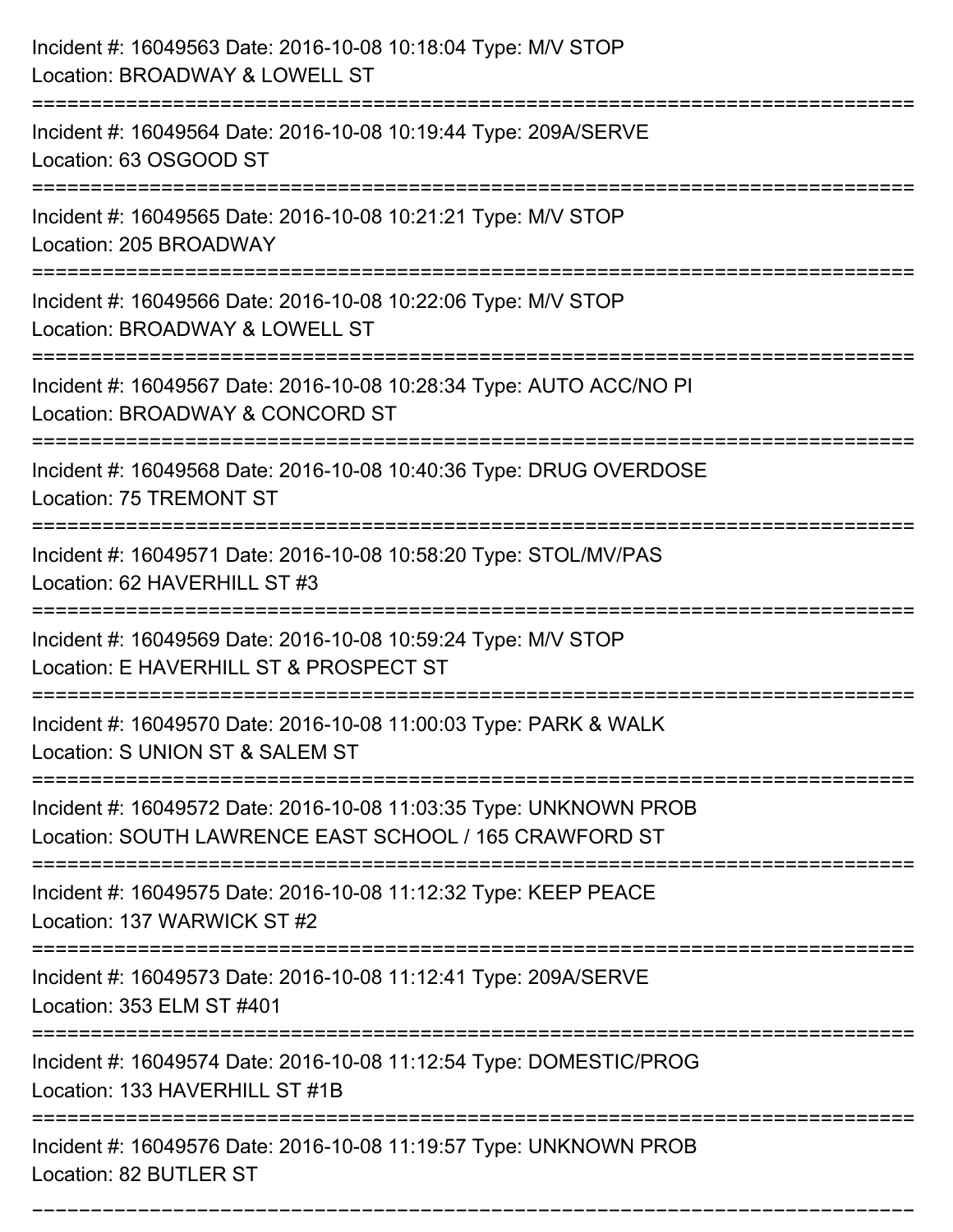| Incident #: 16049577 Date: 2016-10-08 11:45:19 Type: DOMESTIC/PROG<br>Location: 133 HAVERHILL ST #1B                              |
|-----------------------------------------------------------------------------------------------------------------------------------|
| Incident #: 16049578 Date: 2016-10-08 11:55:25 Type: RECOV/STOL/MV<br>Location: 75 MANCHESTER ST                                  |
| Incident #: 16049579 Date: 2016-10-08 11:56:50 Type: MEDIC SUPPORT<br>Location: 413 HAMPSHIRE ST FL 1<br>:======================= |
| Incident #: 16049581 Date: 2016-10-08 12:00:10 Type: AUTO ACC/UNK PI<br>Location: LAWRENCE HIGH SCHOOL / 70 N PARISH RD           |
| Incident #: 16049580 Date: 2016-10-08 12:00:23 Type: MEDIC SUPPORT<br>Location: 104 MARSTON ST                                    |
| Incident #: 16049582 Date: 2016-10-08 12:09:44 Type: MAL DAMAGE<br>Location: 58 UNION ST                                          |
| Incident #: 16049583 Date: 2016-10-08 12:12:20 Type: DOMESTIC/PROG<br>Location: 232 HAMPSHIRE ST<br>==============                |
| Incident #: 16049584 Date: 2016-10-08 12:13:35 Type: HIT & RUN M/V<br>Location: 13 WEBSTER CT                                     |
| Incident #: 16049585 Date: 2016-10-08 12:14:56 Type: ALARM/BURG<br>Location: 599 CANAL ST                                         |
| Incident #: 16049586 Date: 2016-10-08 12:17:35 Type: MEDIC SUPPORT<br>Location: 80 DORCHESTER ST                                  |
| Incident #: 16049587 Date: 2016-10-08 12:20:06 Type: ANIMAL COMPL<br>Location: 172 PARKER ST                                      |
| =====================<br>Incident #: 16049588 Date: 2016-10-08 12:27:48 Type: SPECIAL CHECK<br><b>Location: WEST ST</b>           |
| Incident #: 16049589 Date: 2016-10-08 12:30:39 Type: DOMESTIC/PROG<br>Location: 209 PARK ST                                       |
| Incident #: 16049590 Date: 2016-10-08 12:50:02 Type: STOL/MV/PAS<br>Location: 91 GLENN ST                                         |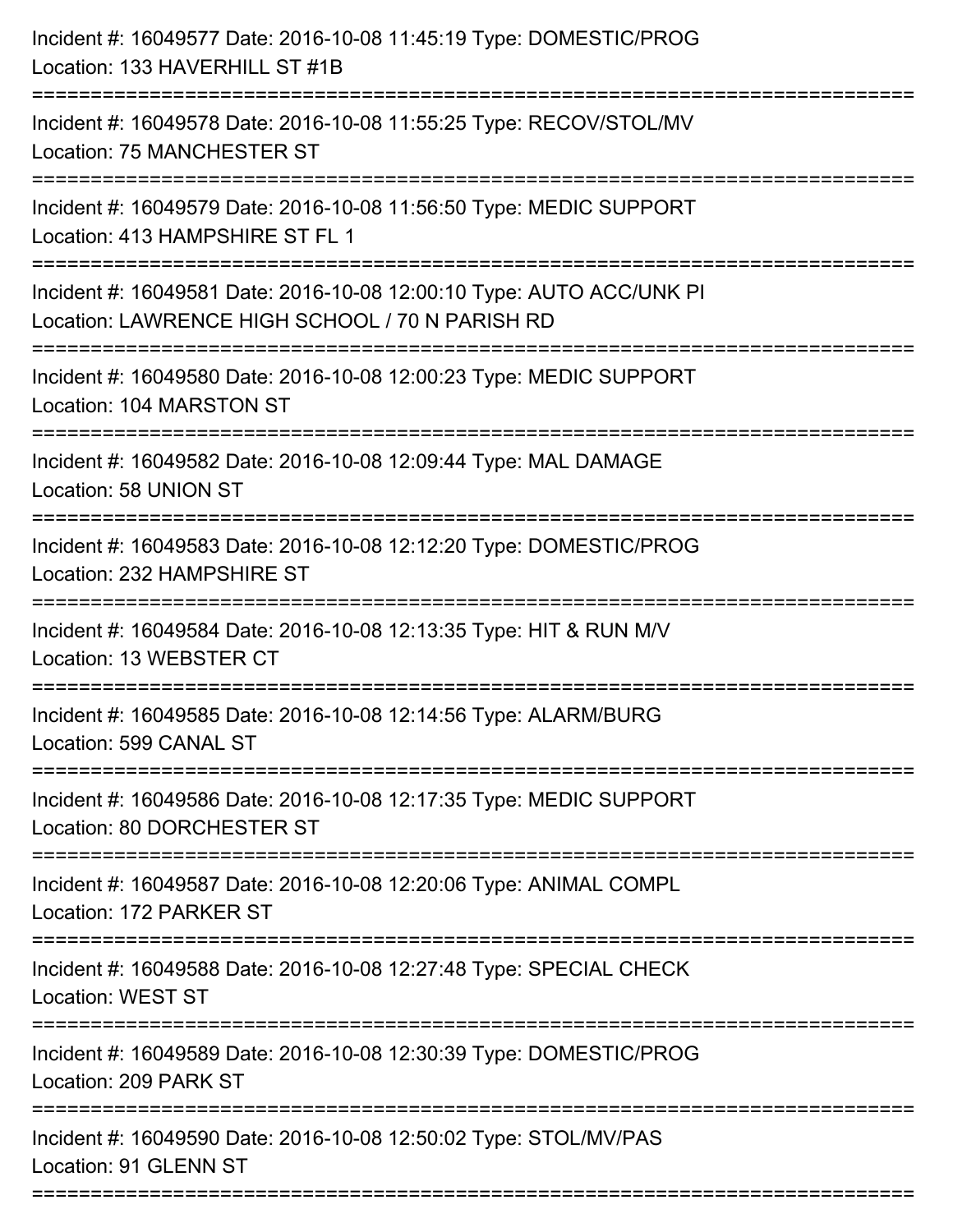Location: 550 BROADWAY #403 =========================================================================== Incident #: 16049591 Date: 2016-10-08 12:56:56 Type: M/V STOP Location: 2 BAILEY ST =========================================================================== Incident #: 16049593 Date: 2016-10-08 13:12:07 Type: 209A/SERVE Location: 7 COURT ST =========================================================================== Incident #: 16049594 Date: 2016-10-08 13:31:54 Type: PARK & WALK Location: BRADFORD ST & BROADWAY =========================================================================== Incident #: 16049595 Date: 2016-10-08 13:35:07 Type: GENERAL SERV Location: 90 LOWELL ST =========================================================================== Incident #: 16049597 Date: 2016-10-08 13:44:22 Type: DRUG VIO Location: 42 CANTON ST =========================================================================== Incident #: 16049596 Date: 2016-10-08 13:44:58 Type: AUTO ACC/PED Location: ARLINGTON ST & HAMPSHIRE ST =========================================================================== Incident #: 16049599 Date: 2016-10-08 14:01:46 Type: MEDIC SUPPORT Location: CHESTNUT ST & LAWRENCE ST =========================================================================== Incident #: 16049598 Date: 2016-10-08 14:01:52 Type: WARRANT SERVE Location: 90 LOWELL ST =========================================================================== Incident #: 16049600 Date: 2016-10-08 14:02:48 Type: UNWANTEDGUEST Location: 700 ESSEX ST =========================================================================== Incident #: 16049601 Date: 2016-10-08 14:20:41 Type: CK WELL BEING Location: 35 ESSEX ST =========================================================================== Incident #: 16049602 Date: 2016-10-08 14:26:29 Type: AUTO ACC/NO PI Location: BERKELEY ST & JACKSON ST =========================================================================== Incident #: 16049603 Date: 2016-10-08 14:32:10 Type: DISABLED MV Location: BROADWAY & LOWELL ST =========================================================================== Incident #: 16049604 Date: 2016-10-08 15:03:11 Type: KEEP PEACE Location: 576 HAVERHILL ST ===========================================================================

Incident #: 16049605 Date: 2016 10 08 15:30:16 Date: 2016 10 08 15:30:16 Date: 2016 10 08 15:30:16 Type: 2016<br>.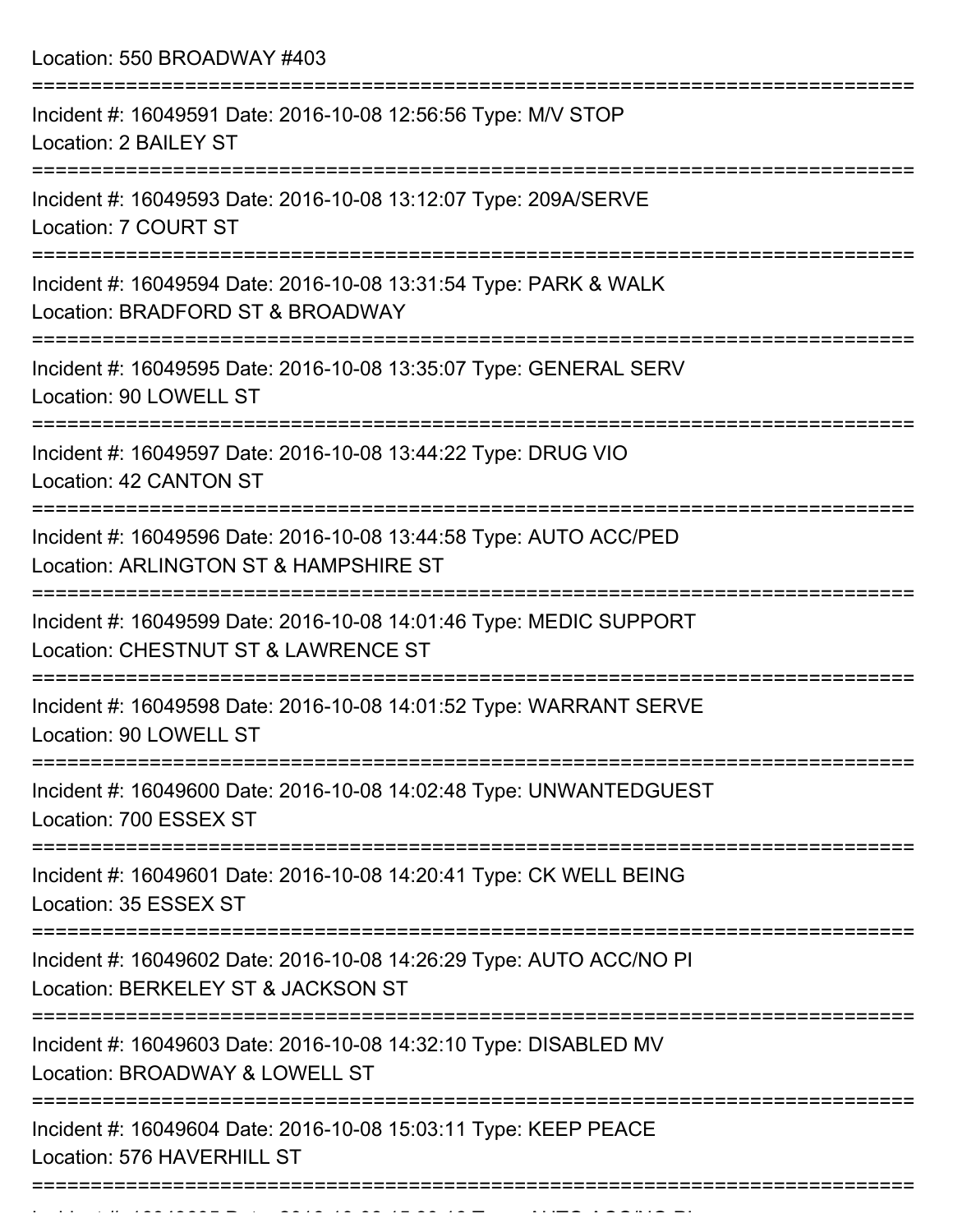Location: BROADWAY & WATER ST =========================================================================== Incident #: 16049606 Date: 2016-10-08 15:32:17 Type: DISTURBANCE Location: 9 LAFAYETTE AV =========================================================================== Incident #: 16049607 Date: 2016-10-08 15:35:52 Type: TENANT PROB Location: 32 LAWRENCE ST #31 =========================================================================== Incident #: 16049608 Date: 2016-10-08 15:46:02 Type: LOUD NOISE Location: 853 ESSEX ST =========================================================================== Incident #: 16049609 Date: 2016-10-08 15:55:37 Type: DOMESTIC/PROG Location: 192 BRUCE ST FL 2 =========================================================================== Incident #: 16049610 Date: 2016-10-08 15:58:35 Type: GENERAL SERV Location: ABBOTT ST & BLANCHARD ST =========================================================================== Incident #: 16049611 Date: 2016-10-08 16:04:44 Type: 209A/SERVE Location: 90 LOWELL ST =========================================================================== Incident #: 16049612 Date: 2016-10-08 16:09:34 Type: KEEP PEACE Location: 32 LAWRENCE ST =========================================================================== Incident #: 16049613 Date: 2016-10-08 16:18:46 Type: GENERAL SERV Location: 32 LAWRENCE ST =========================================================================== Incident #: 16049614 Date: 2016-10-08 16:21:06 Type: SHOPLIFTING Location: 700 ESSEX ST =========================================================================== Incident #: 16049615 Date: 2016-10-08 16:23:51 Type: INVEST CONT Location: 24 BELMONT ST =========================================================================== Incident #: 16049617 Date: 2016-10-08 16:30:12 Type: ALARM/BURG Location: 80 KNOX STREET =========================================================================== Incident #: 16049616 Date: 2016-10-08 16:31:42 Type: DRUG OVERDOSE Location: 75 TREMONT ST =========================================================================== Incident #: 16049618 Date: 2016-10-08 16:40:19 Type: VIO CITY ORD Location: 17 PLEASANT TER

===========================================================================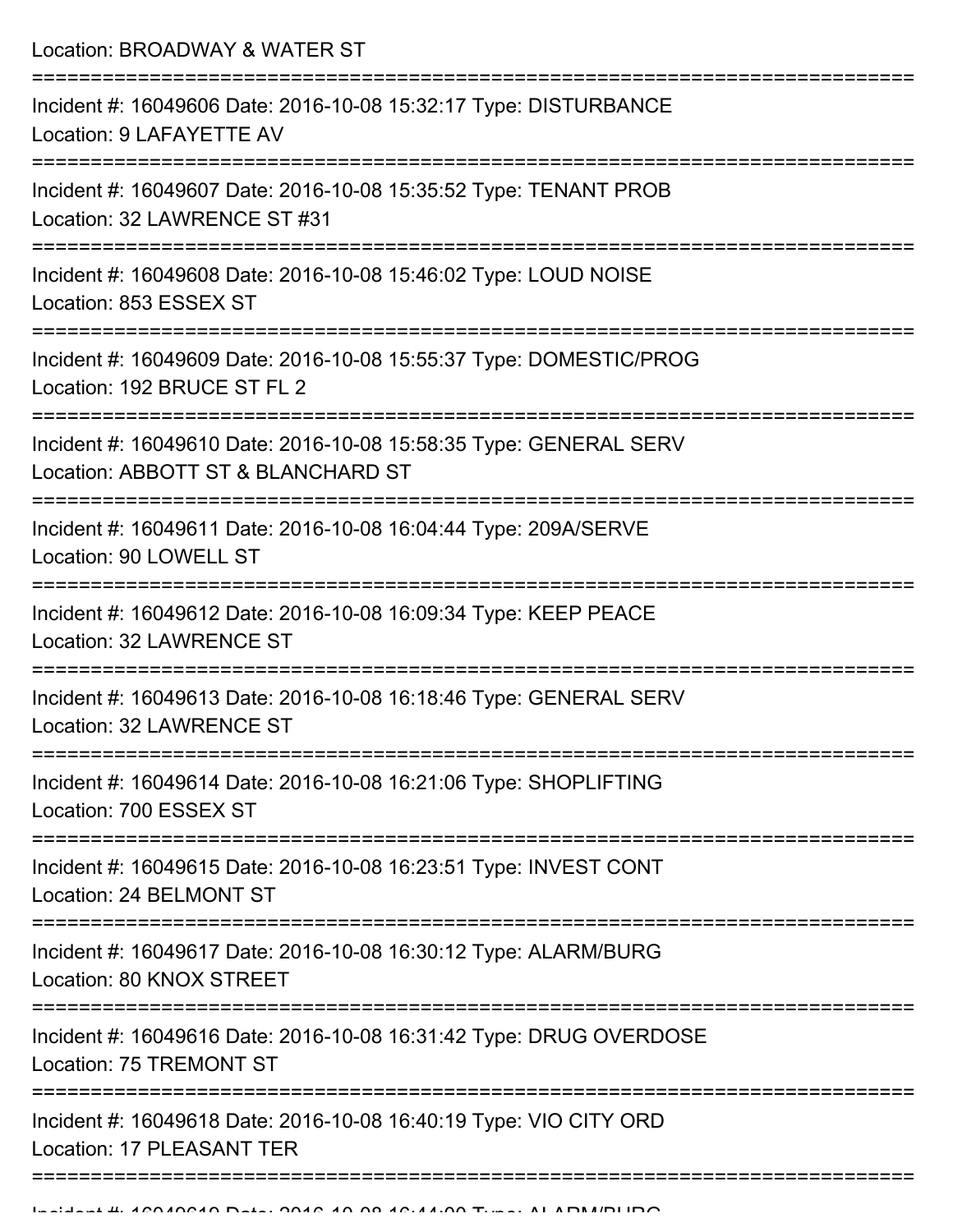Location: 76 EUTAW ST

| Incident #: 16049620 Date: 2016-10-08 17:07:21 Type: ALARM/BURG<br>Location: LORENZO BUILDING / 599 CANAL ST         |
|----------------------------------------------------------------------------------------------------------------------|
| Incident #: 16049621 Date: 2016-10-08 17:12:19 Type: MEDIC SUPPORT<br>Location: 3 PILGRIM RD                         |
| Incident #: 16049622 Date: 2016-10-08 17:14:28 Type: MV/BLOCKING<br>Location: 26 WINTHROP AV                         |
| Incident #: 16049623 Date: 2016-10-08 17:28:05 Type: NOISE ORD<br>Location: 133 ESSEX ST                             |
| Incident #: 16049624 Date: 2016-10-08 17:30:01 Type: M/V STOP<br>Location: FALLS BRIDGE / null                       |
| Incident #: 16049625 Date: 2016-10-08 17:36:27 Type: ALARM/BURG<br>Location: 14 PERE MARQUETTE AV                    |
| Incident #: 16049626 Date: 2016-10-08 17:38:11 Type: M/V STOP<br>Location: FRANKLIN ST & METHUEN ST                  |
| Incident #: 16049627 Date: 2016-10-08 17:44:42 Type: ASSSIT OTHER PD<br>Location: 47 MANCHESTER ST                   |
| Incident #: 16049628 Date: 2016-10-08 17:46:25 Type: M/V STOP<br>Location: GRAFTON ST & WINTHROP AV                  |
| Incident #: 16049629 Date: 2016-10-08 17:46:43 Type: M/V STOP<br>Location: PEMBERTON PARK / null                     |
| Incident #: 16049630 Date: 2016-10-08 17:49:05 Type: M/V STOP<br><b>Location: CHARDON ST</b><br>____________________ |
| Incident #: 16049631 Date: 2016-10-08 17:52:27 Type: M/V STOP<br>Location: LYNN ST & S UNION ST                      |
| Incident #: 16049632 Date: 2016-10-08 17:55:57 Type: M/V STOP<br>Location: S BROADWAY & WEARE ST                     |
| Incident #: 16049633 Date: 2016-10-08 17:59:46 Type: M/V STOP                                                        |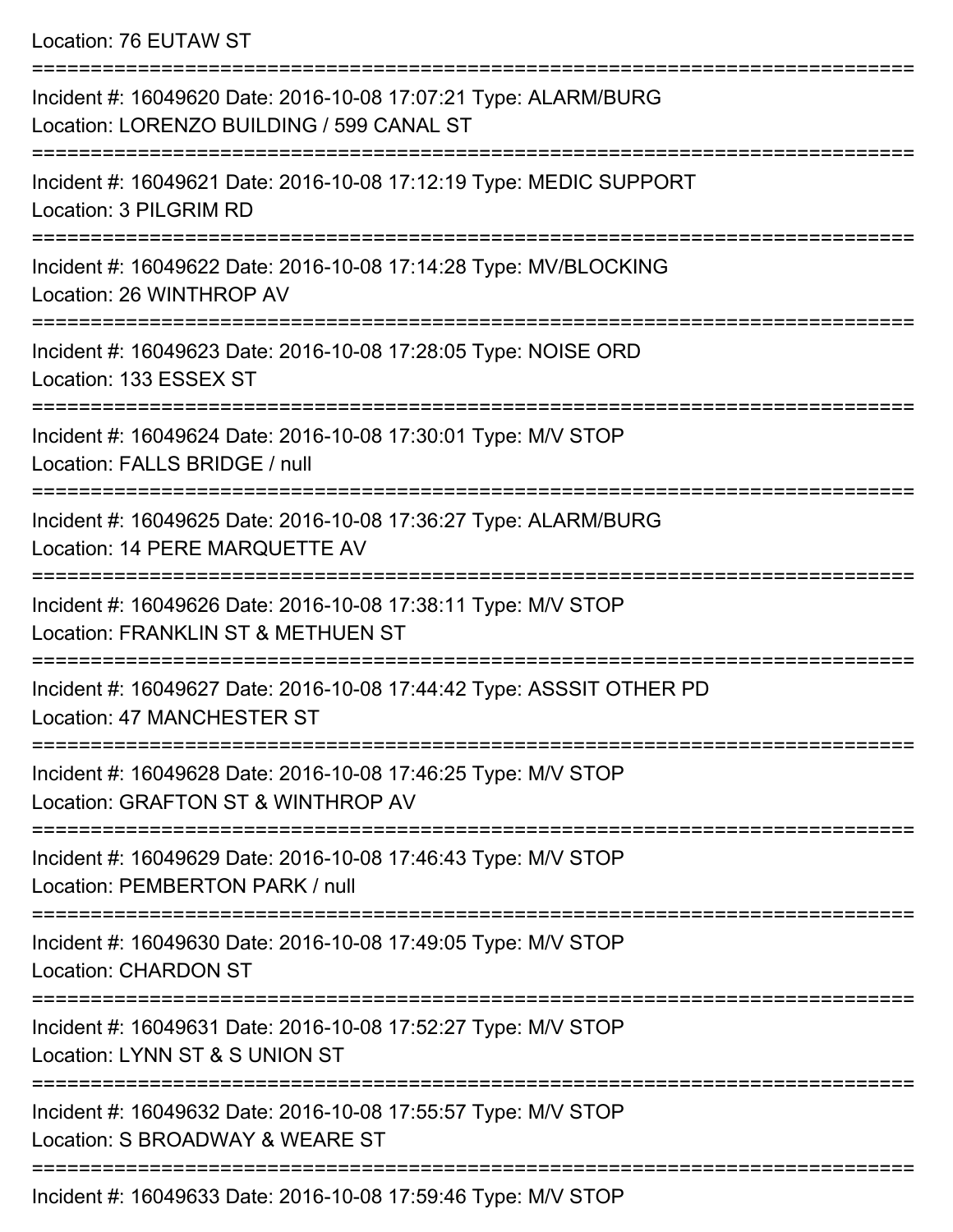| Incident #: 16049634 Date: 2016-10-08 18:01:43 Type: M/V STOP<br>Location: AUTO ZONE / 380 BROADWAY                                          |
|----------------------------------------------------------------------------------------------------------------------------------------------|
| Incident #: 16049636 Date: 2016-10-08 18:05:47 Type: INVEST CONT<br>Location: 35 CHANDLER ST                                                 |
| Incident #: 16049635 Date: 2016-10-08 18:05:52 Type: M/V STOP<br>Location: CHESTNUT ST & ELM ST                                              |
| Incident #: 16049637 Date: 2016-10-08 18:15:07 Type: M/V STOP<br>Location: HIGH ST & STORROW ST                                              |
| Incident #: 16049639 Date: 2016-10-08 18:18:28 Type: NOISE ORD<br>Location: HAFFNER'S GAS STATION / 69 PARKER ST<br>======================== |
| Incident #: 16049638 Date: 2016-10-08 18:18:29 Type: M/V STOP<br>Location: ALLSTON ST & PLEASANT TER                                         |
| Incident #: 16049640 Date: 2016-10-08 18:27:58 Type: A&B D/W/ PROG<br>Location: 2 WASHINGTON WY<br>=========                                 |
| Incident #: 16049641 Date: 2016-10-08 18:29:54 Type: UNATENEDCHILD<br>Location: 109 GARDEN ST                                                |
| Incident #: 16049642 Date: 2016-10-08 18:35:37 Type: M/V STOP<br>Location: 1 WILLOW ST                                                       |
| Incident #: 16049643 Date: 2016-10-08 18:49:03 Type: ALARM/BURG<br>Location: 55 BAY STATE RD                                                 |
| Incident #: 16049644 Date: 2016-10-08 18:50:05 Type: THREATS<br>Location: 108 ALLSTON ST                                                     |
| Incident #: 16049645 Date: 2016-10-08 18:54:19 Type: GENERAL SERV<br>Location: CROSS ST & HAMPSHIRE ST                                       |
| Incident #: 16049646 Date: 2016-10-08 19:14:03 Type: MV/BLOCKING<br>Location: 71 EASTON ST                                                   |
| Incident #: 16049647 Date: 2016-10-08 19:17:27 Type: NOISE ORD                                                                               |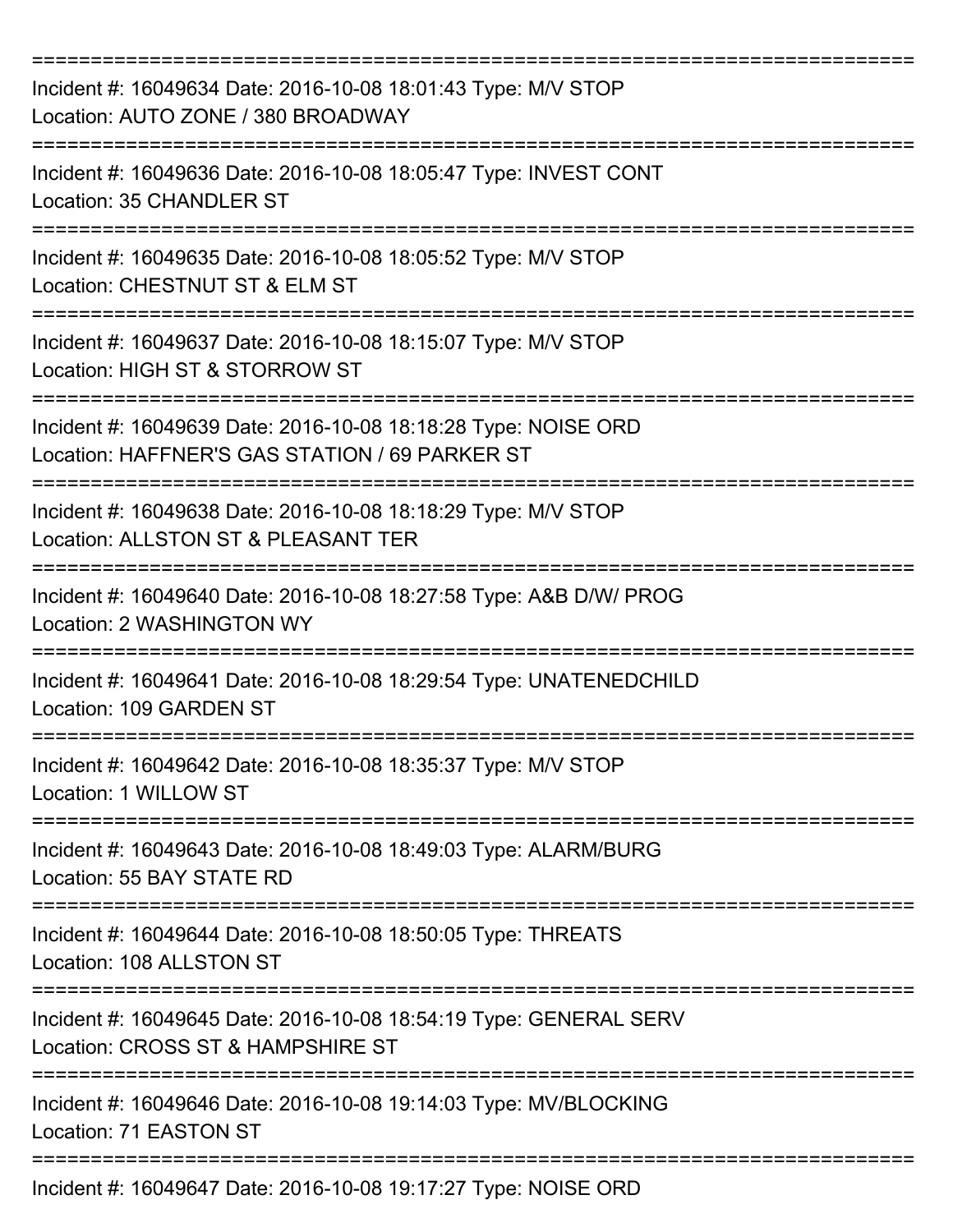| Incident #: 16049648 Date: 2016-10-08 19:24:48 Type: ROBBERY PAST<br><b>Location: FOSTER ST</b>             |
|-------------------------------------------------------------------------------------------------------------|
| Incident #: 16049649 Date: 2016-10-08 19:31:45 Type: GENERAL SERV<br>Location: 294 PROSPECT ST              |
| Incident #: 16049650 Date: 2016-10-08 19:51:35 Type: KEEP PEACE<br>Location: 9 LAFAYETTE AV                 |
| Incident #: 16049651 Date: 2016-10-08 19:54:07 Type: NOISE ORD<br>Location: 152 BUTLER ST                   |
| Incident #: 16049652 Date: 2016-10-08 19:57:38 Type: SUS PERS/MV<br>Location: 20 ALLYN TER                  |
| Incident #: 16049653 Date: 2016-10-08 20:20:44 Type: DISTURBANCE<br>Location: RIVER FRONT STATE PARK / null |
| Incident #: 16049654 Date: 2016-10-08 20:22:34 Type: NOISE ORD<br>Location: 47 MILTON ST                    |
| Incident #: 16049655 Date: 2016-10-08 20:30:22 Type: NOISE ORD<br>Location: E HAVERHILL ST & OAK            |
| Incident #: 16049656 Date: 2016-10-08 20:39:51 Type: HIT & RUN M/V<br>Location: 68 BERKELEY ST              |
| Incident #: 16049657 Date: 2016-10-08 20:48:50 Type: MEDIC SUPPORT<br>Location: 31A WOODLAND ST FL 3        |
| Incident #: 16049658 Date: 2016-10-08 20:52:14 Type: CK WELL BEING<br>Location: KINGSTON ST & NEWTON ST     |
| Incident #: 16049659 Date: 2016-10-08 21:19:20 Type: NOISE ORD<br>Location: 140 WOODLAND ST                 |
| Incident #: 16049660 Date: 2016-10-08 21:34:41 Type: DISTURBANCE<br>Location: 36 PERRY AV                   |
| Incident #: 16049661 Date: 2016-10-08 21:41:22 Type: M/V STOP                                               |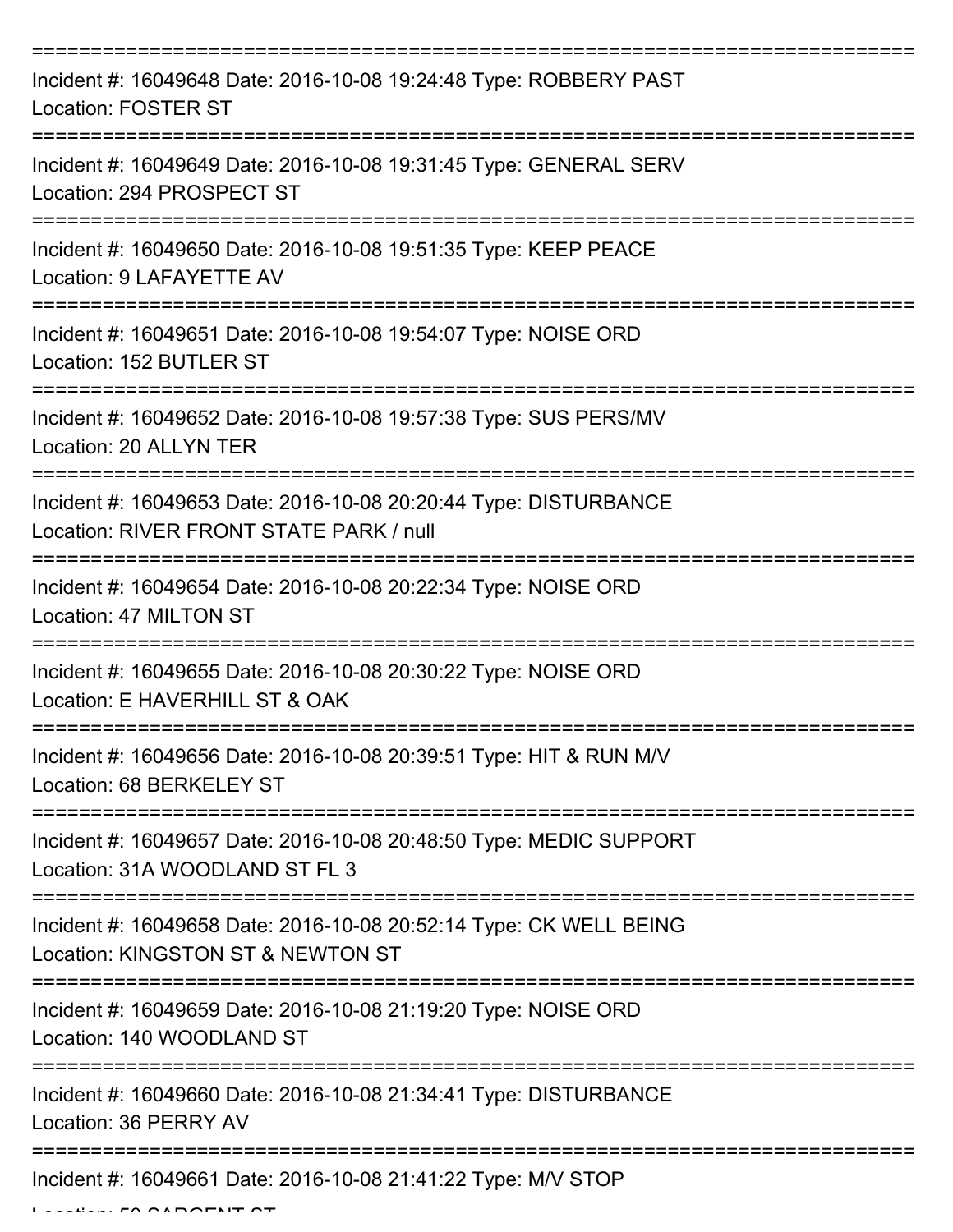| Incident #: 16049662 Date: 2016-10-08 21:41:30 Type: DK (DRUNK)<br>Location: LAWRENCE BOYS + GIRLS CLUB / 136 WATER ST |
|------------------------------------------------------------------------------------------------------------------------|
| Incident #: 16049663 Date: 2016-10-08 21:46:15 Type: DISTURBANCE<br>Location: 16 HANCOCK ST FL 1                       |
| Incident #: 16049664 Date: 2016-10-08 21:57:36 Type: NOISE ORD<br>Location: 521 HAVERHILL ST                           |
| Incident #: 16049665 Date: 2016-10-08 22:12:12 Type: DOMESTIC/PROG<br>Location: 245 ERVING AV FL 2                     |
| Incident #: 16049666 Date: 2016-10-08 22:15:24 Type: NOISE ORD<br>Location: 15 DUCKETT AV                              |
| Incident #: 16049667 Date: 2016-10-08 22:17:20 Type: AUTO ACC/UNK PI<br>Location: MYRTLE ST & ROBINSON CT              |
| ,_______________<br>Incident #: 16049668 Date: 2016-10-08 22:18:00 Type: NOISE ORD<br>Location: 118 WATER ST           |
| Incident #: 16049669 Date: 2016-10-08 22:21:12 Type: M/V STOP<br>Location: ALLSTON ST & HIGH ST                        |
| Incident #: 16049670 Date: 2016-10-08 22:30:31 Type: M/V STOP<br>Location: 330 HAVERHILL ST                            |
| Incident #: 16049671 Date: 2016-10-08 22:31:55 Type: MISSING PERS<br>Location: 10 ABBOTT ST                            |
| Incident #: 16049672 Date: 2016-10-08 22:43:10 Type: SUS PERS/MV<br>Location: 53 SWAN ST                               |
| Incident #: 16049673 Date: 2016-10-08 22:49:40 Type: M/V STOP<br>Location: BROADWAY AV & WASHINGTON ST                 |
| Incident #: 16049676 Date: 2016-10-08 23:03:33 Type: LOUD NOISE<br>Location: 23 THORNDIKE ST                           |
| Incident #: 16049675 Date: 2016-10-08 23:04:01 Type: M/V STOP                                                          |

Location: HUBBARD PL